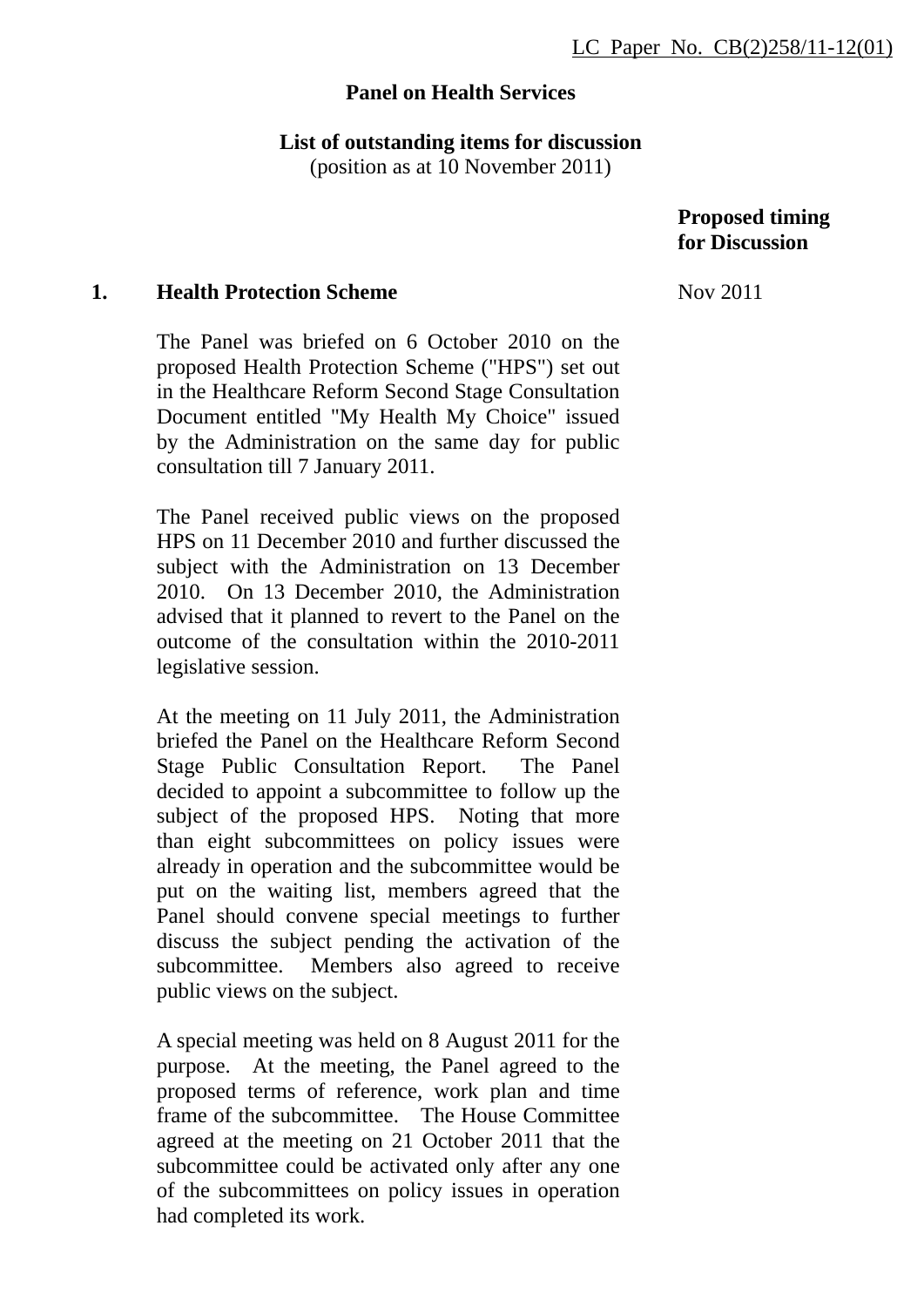Members agreed at the meeting on 13 October 2011 that pending the approval of the House Committee for the activation of the Subcommittee, the Panel should hold special meetings to discuss the subject. A special meeting is scheduled for 24 November 2011 for the purpose.

# **2. Pilot Project on Enhancing Radiological Investigation Services through Collaboration with the Private Sector**

The Administration will brief members on a pilot project to improve radiological investigation services for selected cancer patients in the Hospital Authority ("HA") through public-private-partnership in the form of service purchasing.

The item was originally scheduled for discussion at the regular meeting of the Panel in July 2011. At the request of the Administration and with the concurrence of the Chairman, the discussion of the item will be deferred to the regular meeting in December 2011.

# **3. Electronic health record sharing**

Item proposed by the Administration in the 2009-2010 legislative session.

At the meeting on 9 March 2009, the Administration briefed the Panel on the proposal to develop a territory-wide patient-oriented electronic health record ("eHR") sharing system. At the special meeting of the Panel on 19 June 2009, the Panel received the views of deputations on the proposal.

Finance Committee of the Legislative Council ("LegCo") approved the funding proposals for the directorate staffing support for the Electronic Health Record Office ("eHR Office") and the implementation of the first stage of the territory-wide eHR Programme on 10 July 2009. On the legal framework and the implementation plan for the eHR

Dec 2011

Dec 2011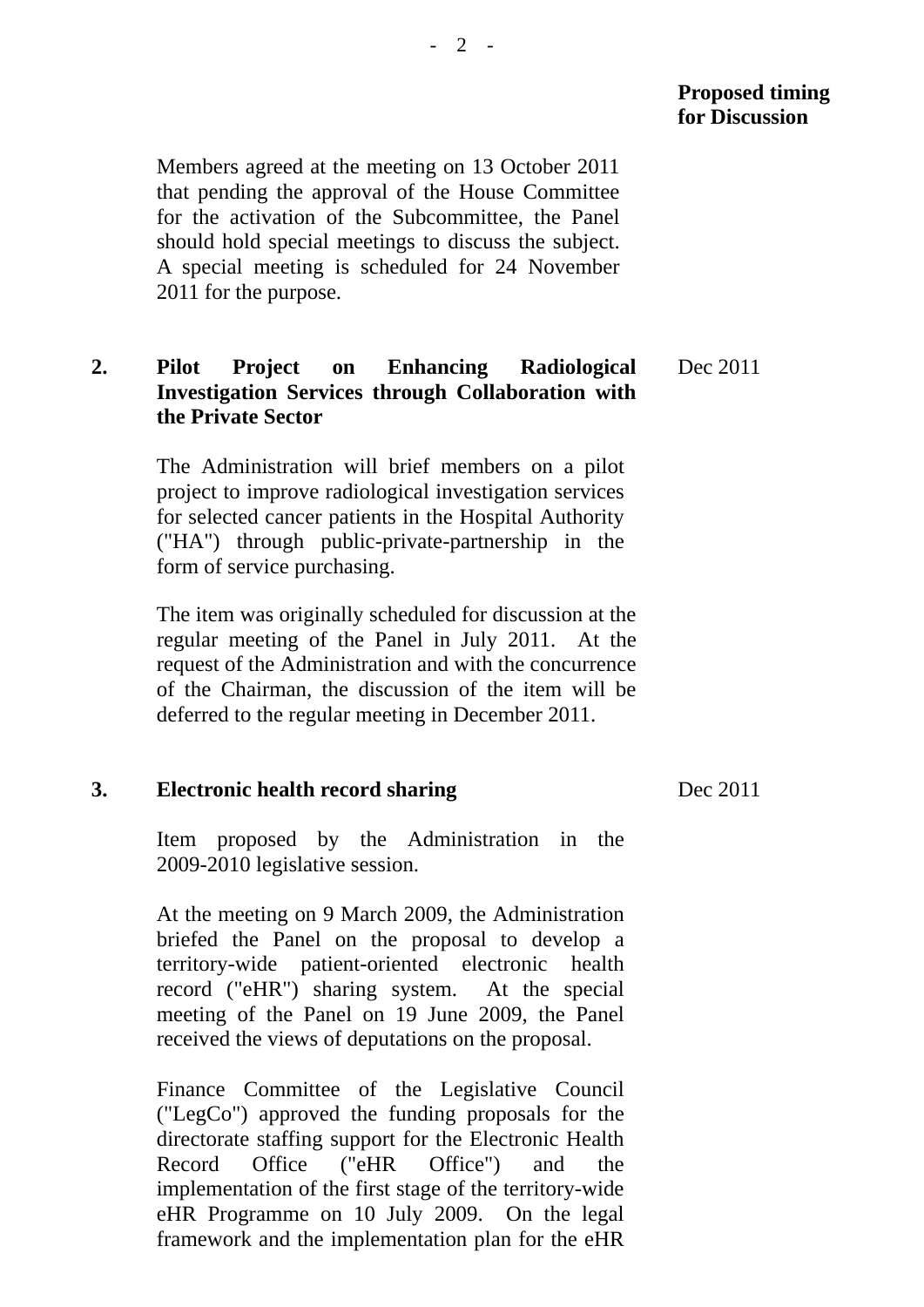sharing system, the Administration advised that it would commence the formulation of the necessary long-term legal framework after obtaining the funding approval, and would provide an interim report to the Panel on Health Services in due course.

The eHR Office was set up in July 2009 to take forward the Programme. At the special meeting of the Panel on 16 October 2009, the Administration advised that it would consult the relevant professions, stakeholders and the public in 2010 on issues such as voluntary participation, authorization and consent for record access and the long-term legal framework required for the protection of privacy and security of personal health data, and prepare for the drafting of the necessary legislation.

At the special meeting of the Panel on 20 October 2011, the Administration advised that the eHR Office had commissioned a Privacy Impact Assessment ("PIA") scoping study in August 2010 to prepare, among others, a strategy plan for a full scale PIA, which would be conducted in three phases. The first phase PIA was planned for commencement before end 2011. A Privacy Compliance Audit would be implemented upon operation of individual components of the system. The eHR Office would also conduct a Security Risk Assessment and a Security Audit in collaboration with the Office of the Government Chief Information Officer in respect of the whole eHR Programme and individual development designs and projects.

#### **4. Monitoring of charging policy of private hospitals for obstetric services**  Dec 2011

At the meeting on 13 October 2011, members raised the concern that some private hospitals had increased their charges for obstetric services on admission. Members agreed that the Panel should discuss the subject, and the concern groups and affected persons should be invited to the meeting to give views. Private hospitals providing obstetric services should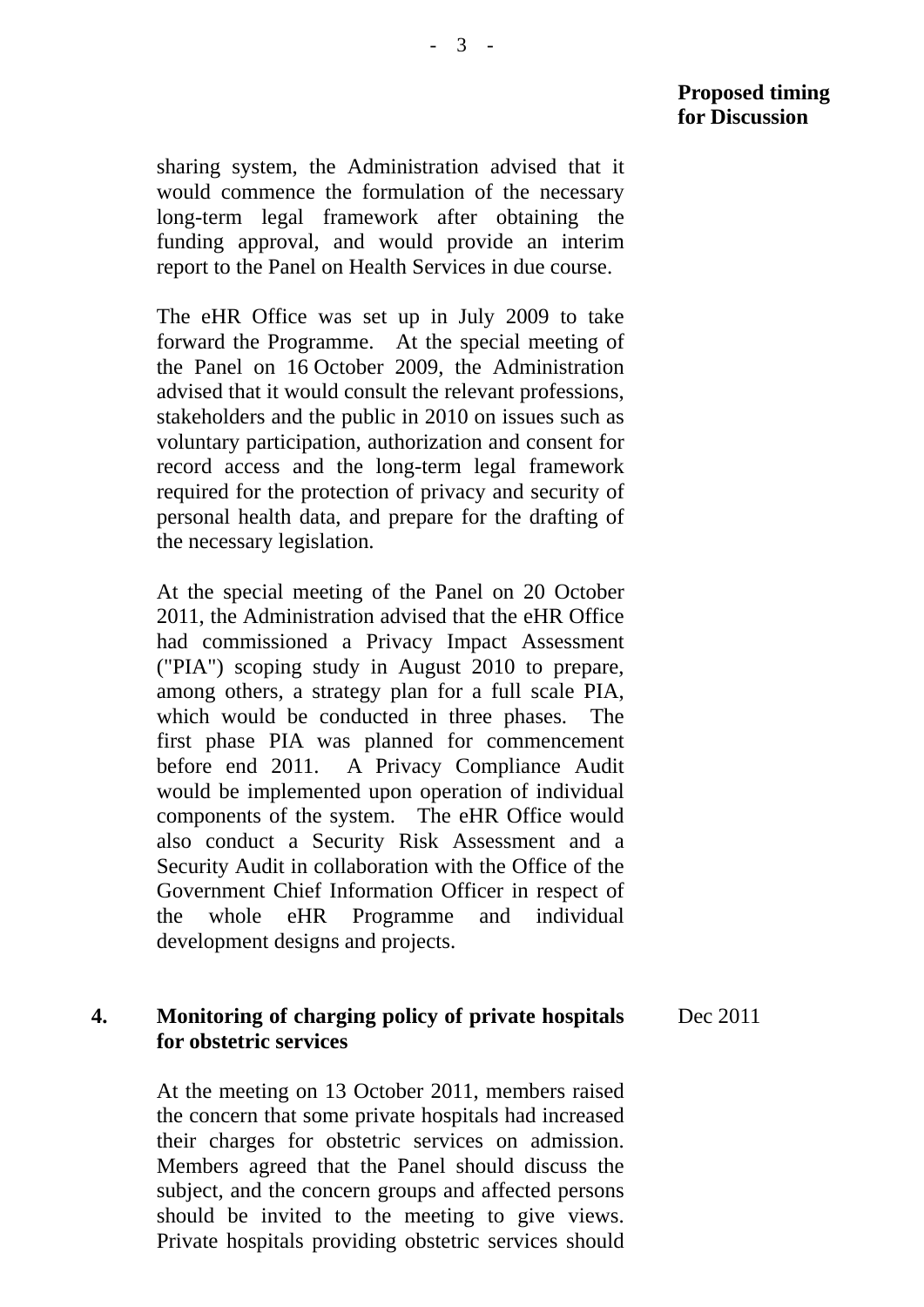also be invited to provide information on their charging policies.

#### **5. Support for demented elders and their carers**

Item proposed by Dr Hon PAN Pey-chyou vide his letter dated 11 October 2011 (LC Paper No. CB(2)65/11-12(01)).

At the meeting on 13 October 2011, members agreed that a joint meeting with the Panel on Welfare Services should be held to discuss the subject, and deputations should be invited to the meeting to give views. A joint meeting of the Panel and the Panel on Welfare Services is scheduled for 5 December 2011 for the purpose.

#### **6. Expansion of United Christian Hospital**

At the special meeting on 20 October 2011, the Administration advised the Panel that subject to funding approval by the Finance Committee of LegCo, it planned to commence the preparatory works for the expansion of the United Christian Hospital in the  $3<sup>rd</sup>$  quarter of 2012.

The Administration advised that the expansion project would involve the demolition of four existing hospital building blocks and an annex at the United Christian Hospital for construction of two new blocks, namely an ambulatory cum pathology block and a staff block. The areas vacated at other existing hospital blocks would be converted and renovated for the improvement, expansion and rationalization of the existing departments/services. Extended care wards and oncology wards will also be accommodated at the existing clinical blocks. The preparatory works would include site investigations, building survey, and preparation of outline sketch design, detailed design, tender documentation and tender assessment for the main works.

Dec 2011

Feb 2012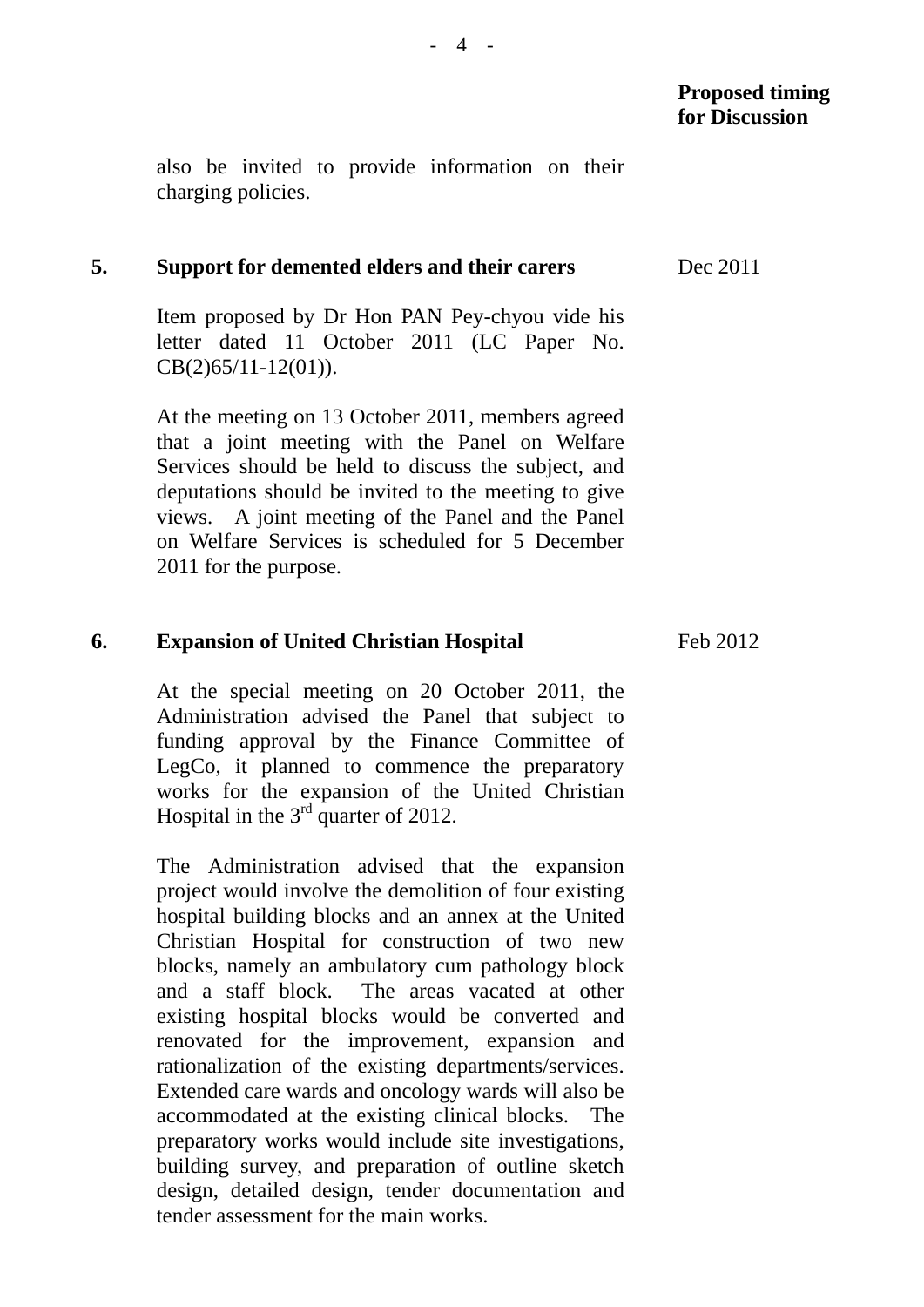### **7. Establishment of a multi-partite Medical Centre of Excellence in Paediatrics**

The Chief Executive announced in his 2007-2008 Policy Address that the Government would study the establishment of a multi-partite Centre of Excellence in Paediatrics. A steering committee was set up under the Food and Health Bureau in 2008 to prepare for the establishment of the Centre.

At the special meeting of the Panel on 20 October 2011, the Administration advised that it planned to seek funding approval from the Finance Committee of LegCo in 2012 for the establishment of the Centre at Kai Tak. The Centre would enhance the quality of clinical services, research and training in the discipline of paediatrics through an efficient concentration of expertise, advanced technology and cases of complex illness. It would bring together paediatric professionals in the public, private and academic sectors from both within and outside Hong Kong, pool resources from both the public and private sectors, and partner with major international paediatrics centres for professional collaboration, research and training.

# **8. Private hospital development**

The development of private healthcare services is one of the major Government policies announced by the Chief Executive in his 2009-2010 Policy Address and a key initiative under the healthcare reform. Four sites at Wong Chuk Hang, Tseung Kwan O, Tai Po and Lantau have been reserved for development of private hospitals.

The Panel was briefed on 14 December 2009 on the Expression of Interest exercise for private hospital development launched by the Administration on the same day to solicit market interest in the development of private hospitals at the four reserved sites till 31 March 2010.

 $1<sup>st</sup>$  quarter, 2012

 $1<sup>st</sup>$  quarter, 2012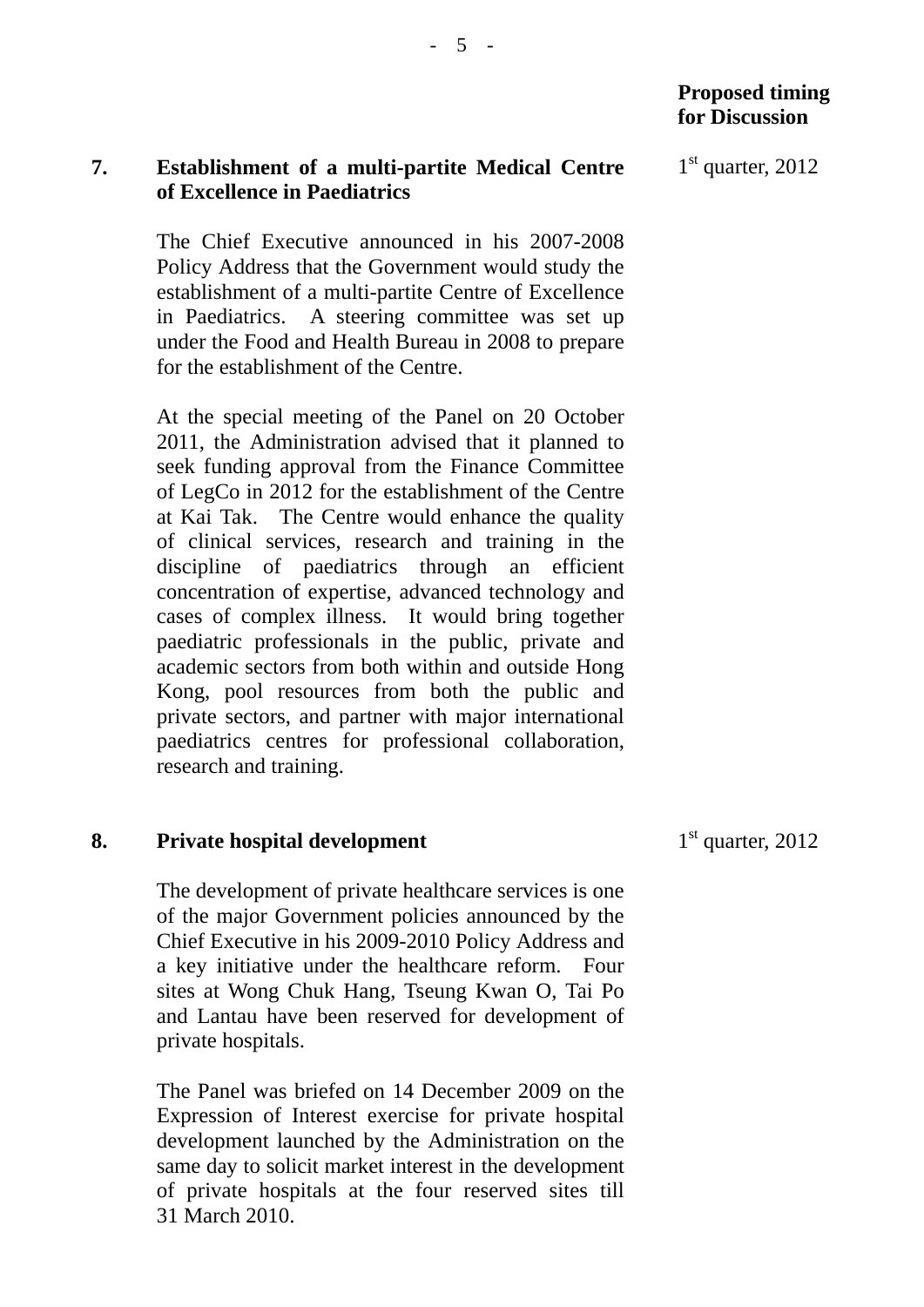At the meeting on 13 October 2011, members requested the Administration to brief the Panel on its plan for the development of the medical services industry, including the disposal of the four pieces of land reserved for private hospital development, as highlighted in the 2011-2012 Policy Address.

At the special meeting of the Panel on 20 October 2011, the Administration advised that it was formulating the land disposal arrangements for the four reserved hospital sites. It planned to first dispose of the two sites at Wong Chuk Hang and Tai Po in the first quarter of 2012. The other two sites would be disposed of later in phases.

#### **9. Improvement of doctors' working hour in public hospitals**   $1<sup>st</sup>/2<sup>nd</sup>$  quarter, 2012

The Panel discussed with the Administration on the Final Report on Doctor Work Reform on 12 April 2010. The Administration was requested to revert to the Panel on the progress of improving doctors' working hour in six to 12 months' time.

#### **10. Proposed regulatory framework of medical devices**   $1<sup>st</sup>/2<sup>nd</sup>$  quarter, 2012

The Panel was briefed on the proposed regulatory framework for medical devices at the meeting on 8 November 2010. The Administration advised that in response to the recommendation of the Business Facilitation Advisory Committee, it would conduct a business impact assessment at the detailed design stage. The Administration planned to report to the Panel on the outcome of the business impact assessment together with the details of the legislative proposal in 2011.

At the meeting, Dr Hon Joseph LEE and Hon Vincent FANG proposed that the trade and industry should be invited to give views on the subject.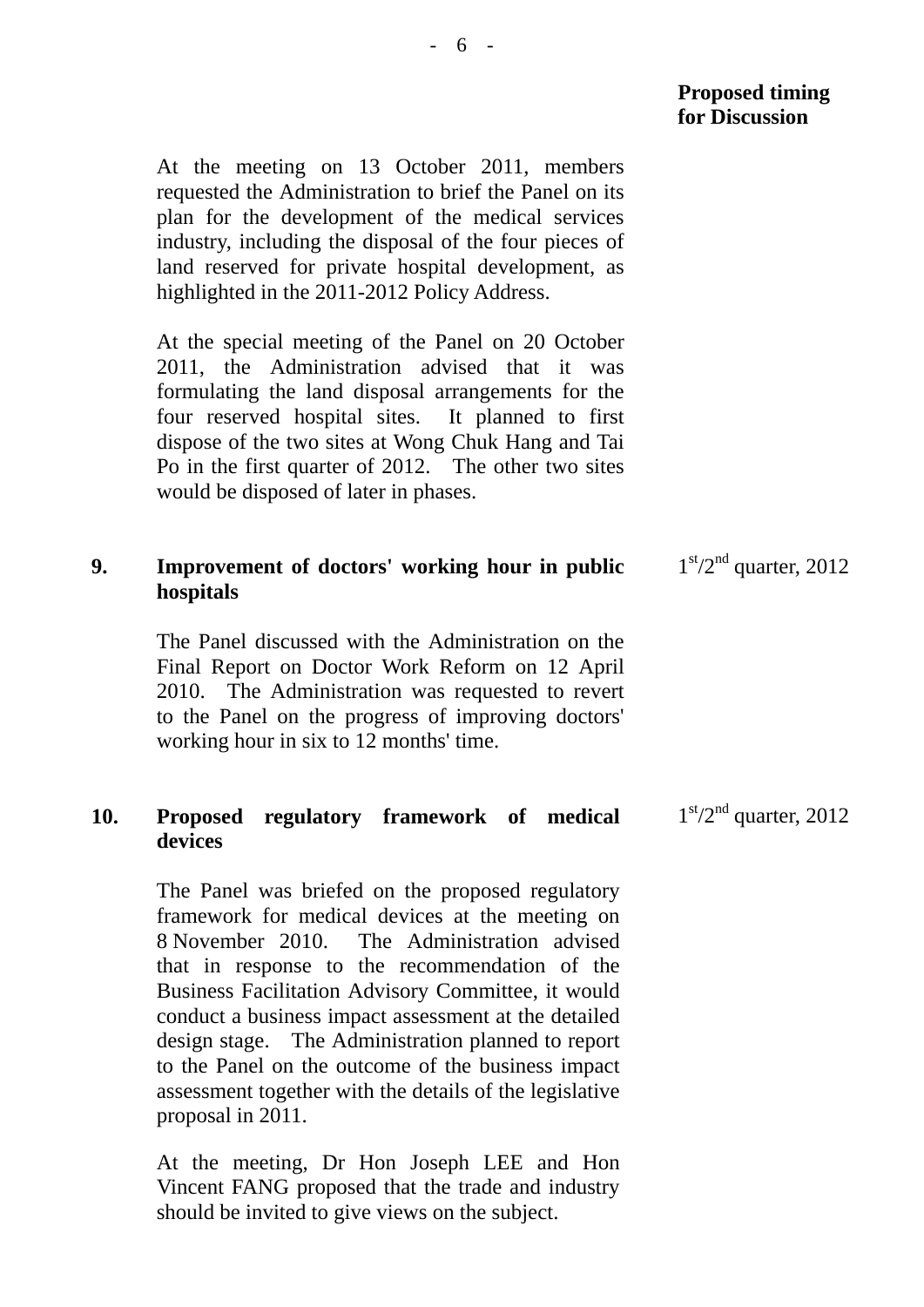### **11. Referral from Duty Roster Member regarding the financial assistance provided by the Samaritian Fund for tetraplegic patients**

On 24 June 2011, Duty Roster Members of LegCo met with representatives of the Hong Kong Neuro-Muscular Disease Association to receive views on the financial assistance provided by the Samaritan Fund for tetraplegic patients. Duty Roster Members agreed that the issue be referred to the Panel and the Panel on Welfare Services for follow-up.

At the meeting on 13 June 2011, members agreed that a joint meeting with the Panel on Welfare Services should be held in the next legislative session to discuss the assistance for tetraplegic patients.

### **12. Implementation of the Public-Private Chronic Disease Management Shared Care Programme**

The Panel was briefed on the three-year pilot Programme at the meeting on 8 March 2010. The Administration advised that HA planned to send invitation letters to eligible patients in batches and arrange briefing sessions to introduce the Programme details starting from  $2<sup>nd</sup>$  quarter, 2010. The Administration agreed to revert to the Panel on the progress of the Programme one year after implementation.

#### **13. Implementation of hospital accreditation in public hospitals**   $2<sup>nd</sup>/3<sup>rd</sup>$  quarter, 2012

The Administration briefed members on the implementation of hospital accreditation in public hospitals at the Panel meeting on 9 May 2011.

At the meeting, members agreed to receive views from frontline healthcare staff on the subject. A special meeting was held on 4 July 2011 for the purpose. The Administration and HA was requested 2nd quarter, 2012

 $2<sup>nd</sup>/3<sup>rd</sup>$  quarter, 2012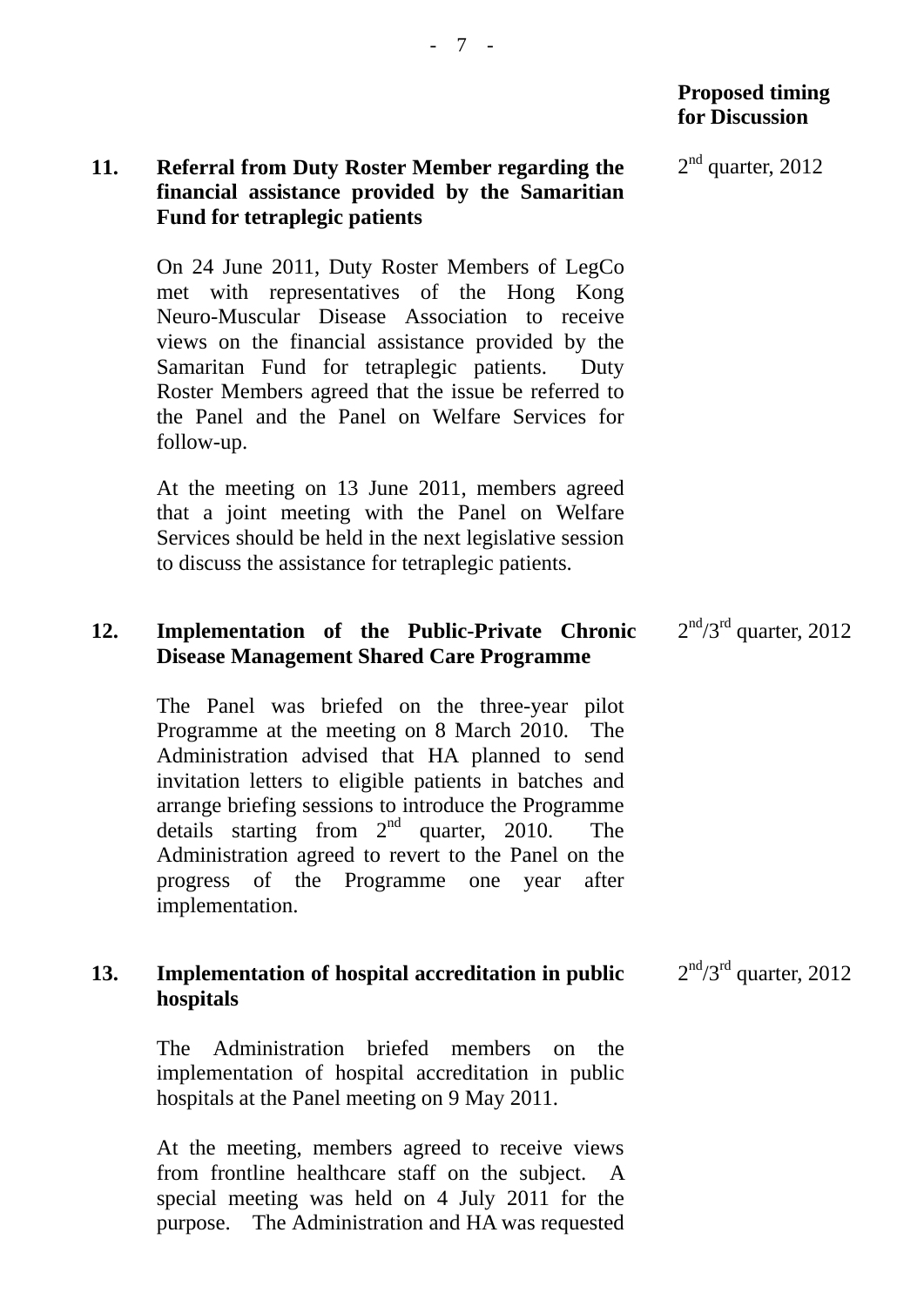(see Note)

to update the Panel on the progress of the accreditation programme in the future.

#### **14. Mandatory registration of proprietary Chinese medicines**

The Administration consulted the Panel on 12 July 2010 of its plan to commence in phases from December 2010 the provisions in the Chinese Medicine Ordinance (Cap. 549) and the Chinese Medicines Regulation (Cap. 549F) related to the mandatory registration of proprietary Chinese medicines ("pCm") and the requirements of label and package inserts.

At the meeting, members agreed that where necessary, the Panel could decide in the new legislative session whether a special meeting should be convened to re-visit the matter and receive views from the trade.

The Chinese Medicine Ordinance (Commencement) Notice 2010, the Chinese Medicine (Fees) Regulation (Commencement) Notice 2010 and the Chinese Medicines Regulation (Commencement) Notice 2010 were gazetted on 8 October 2010 and tabled before the Council on 13 October 2010. By these Commencement Notices, the Secretary for Food and Health appoints 3 December 2010 and 1 December 2011 as the day on which the offences relating to the sale, import and possession of pCm through registration and the requirements of label and package inserts will come into effect respectively. The 28-day negative vetting period was expired on 10 November 2010 and no resolution has been passed by LegCo to amend the Commencement Notice or to extend the vetting period.

On the instruction of Hon Priscilla LEUNG Mei-fun and Hon LEUNG Yiu-chung who met with representatives of 中國新醫學醫療中心有限公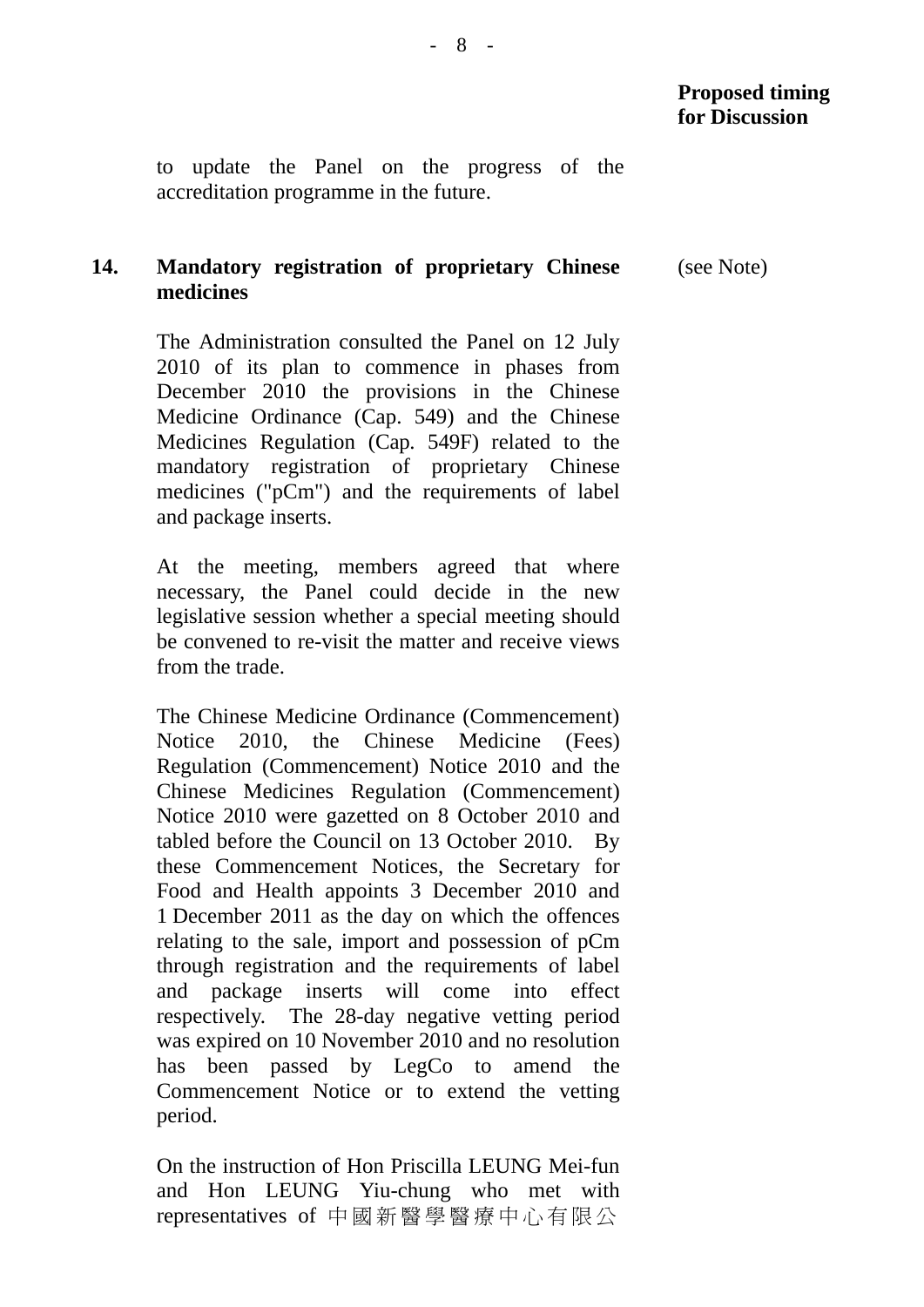司 and 國際中醫中藥總會有限公司 on 26 November 2010 to receive views concerning the commencement of the relevant provisions in Cap. 549 and Cap. 549F, the Complaints Division referred the concerns raised by the organizations to the Panel for follow-up.

At the meeting on 13 December 2010, members agreed to receive public views on the subject. Two special meetings were held on 17 January 2011 and 15 February 2011 for the purpose.

At the meeting on 14 February 2011, the Panel decided to appoint a subcommittee to study issues relating to the registration of pCm. Noting that more than eight subcommittees on policy issues were already in operation and the subcommittee would be put on the waiting list, members agreed that the Panel would follow up on the subject pending the activation of the subcommittee.

The Panel agreed to the proposed terms of reference. work plan and time frame of the subcommittee at the meeting on 14 March 2011.

*Note: The House Committee agreed at the meeting on 8 April 2011 that the Subcommittee on Registration of Proprietary Chinese Medicines appointed under the Panel could be activated in June 2011. The Panel agreed that the subject on proprietary Chinese medicines would be followed up by the Subcommittee. The first meeting of the Subcommittee on Registration of Proprietary Chinese Medicines with the Administration was held on 20 July 2011.* 

#### **15. Redeployment of directorate posts in the Department of Health**  To be confirmed

Item proposed by the Administration in the 2008-2009 legislative session.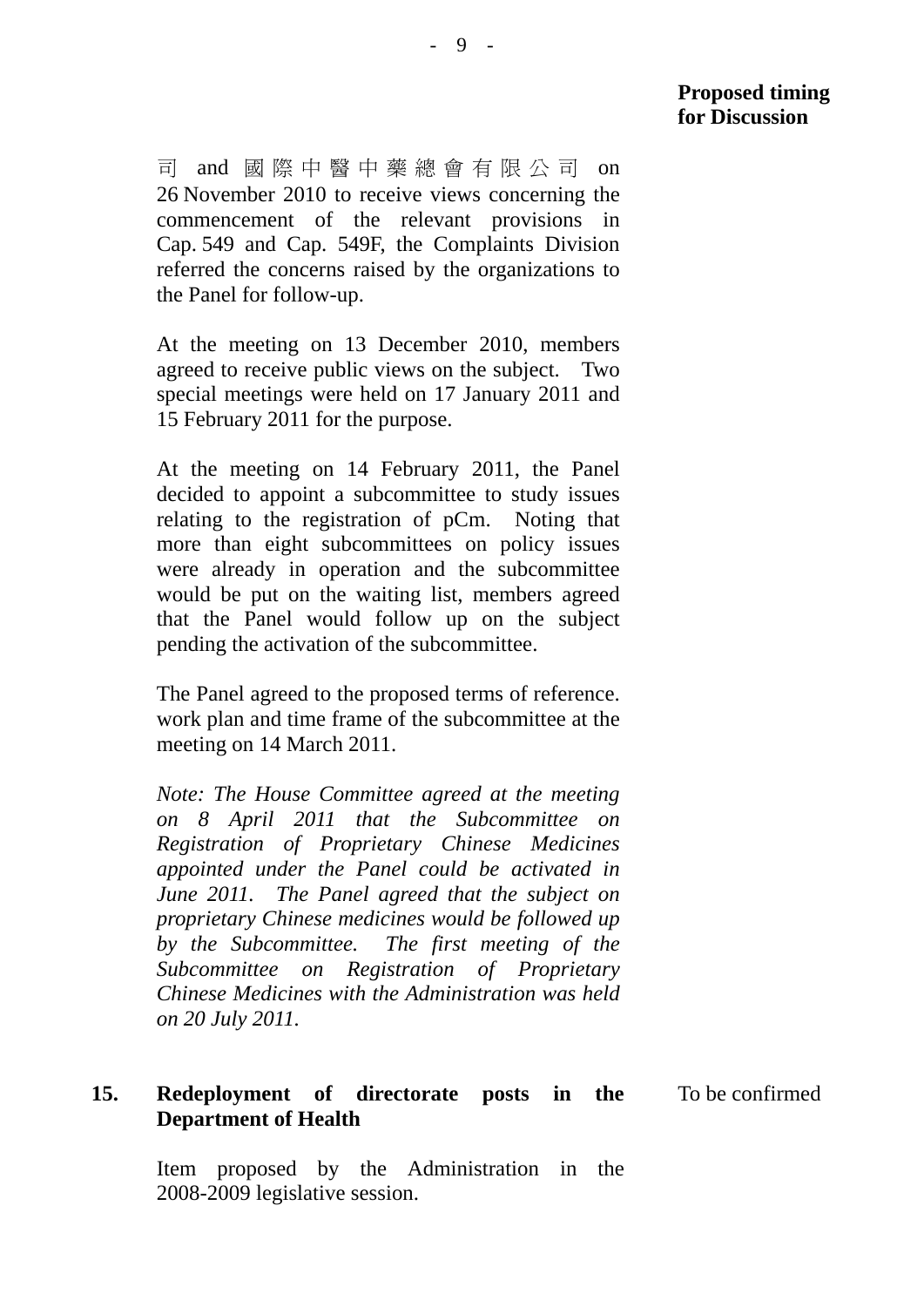#### **Proposed timing for Discussion**

The Administration has advised that the discussion of the item was deferred due to the unavailability of time slot. Item was then planned to be incorporated in a composite proposal on creation of directorate posts for discussion on 12 April 2010. In the light of a letter dated 26 March 2010 from the Government Doctors' Association ("GDA") to the Director of Health, copied to Panel members, the item was withdrawn, pending further consultation with GDA.

#### **16. Pilot project on outreach primary dental care services for elderly in residential care homes and day care centres**  To be confirmed

The Panel was briefed on the pilot project at the meeting on 10 January 2011. The Administration advised that it planned to launch the pilot project for a period of three years, tentatively from 1 April 2011 to 31 March 2014.

The Administration was requested to revert to the Panel one year after the launch of the pilot project on a review of its effectiveness.

*Note : The Administration has advised that it would revert to the Panel after completion of the interim review on the pilot project.* 

#### **17. Construction of Tin Shui Wai Hospital**

The Chief Executive announced in his 2008-2009 Policy Address that the Administration planned to construct a public hospital in Tin Shui Wai to meet the needs for hospital services in the district. Works were expected to commence in 2011 for completion in 2015.

At the special meeting on 16 October 2009, the Administration advised the Panel that it had consulted the Yuen Long District Council ("YLDC") on the Tin Shui Wai Hospital project and the site selection in March 2009. Members of YLDC

To be confirmed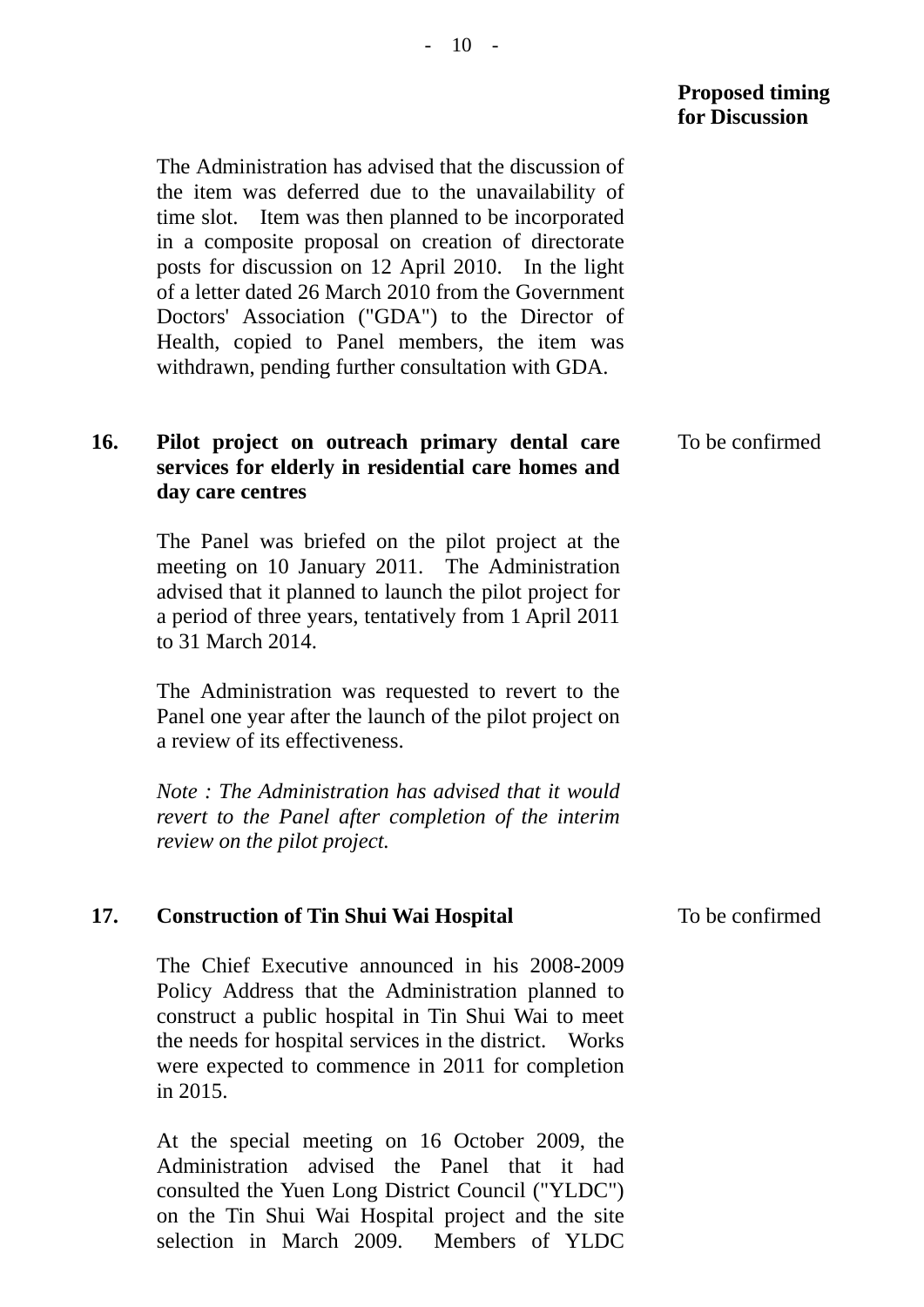# **Proposed timing for Discussion**

supported the plan to build the hospital and agreed that relevant technical assessments and studies (including traffic impact assessment and environmental impact assessment) should be conducted on the proposed site (Area 32 of Tin Shui Wai) before deciding on the hospital site.

At the special meeting on 15 October 2010, the Administration advised that the relevant technical assessments had been completed and it would further consult YLDC before end 2010. At the special meeting on 20 October 2011, the Panel was advised that members of YLDC supported the project and the hospital site. The Administration would consult the Panel on the project and commence tendering procedures. It would then seek funding approval from LegCo based on the tender price and aim to complete the construction works in mid 2016.

# **18. Public and private hospital development**

At the meeting on 13 October 2011, concern was raised over the infrastructure support of the healthcare system, including the service capacity of the public and private healthcare sectors to meet the increasing demand for healthcare services. The Administration was requested to brief the Panel on its plans for the development or redevelopment of public hospitals, as well as the development of the medical services industry, including the disposal of the four pieces of land reserved for private hospital development (at Wong Chuk Hang, Tseung Kwan O, Lantau and Tai Po respectively), as highlighted in the 2011-2012 Policy Address.

# **19. Issues related to health services under the Framework Agreement on Hong Kong/Guangdong Co-operation**

At the meeting on 12 July 2010, members agreed to defer the discussion of the item to a future meeting in view of the time constraint.

To be confirmed

To be confirmed